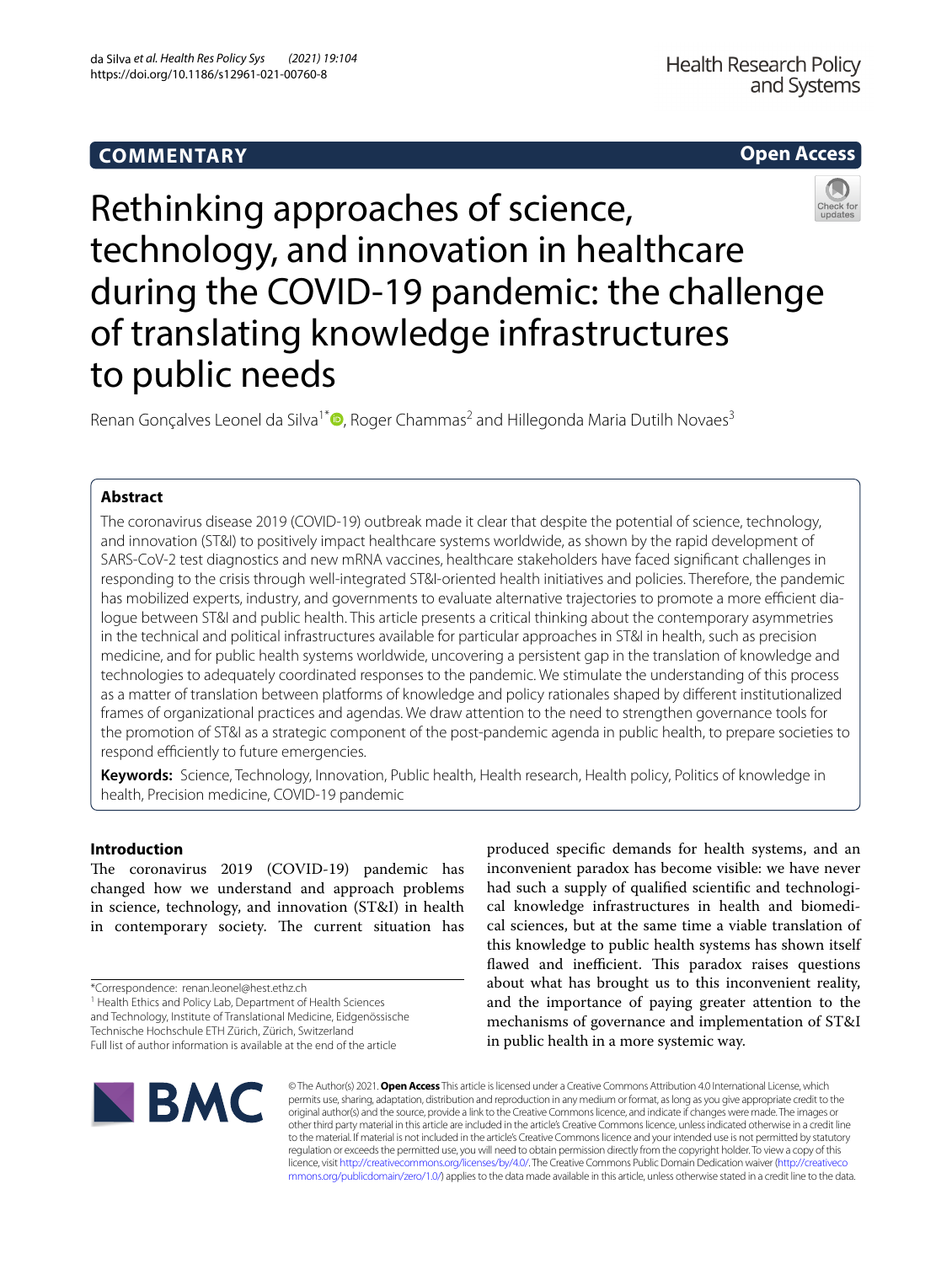Inevitably, it pushes us back to refect about how health research has been institutionalized by contemporary science and technology policy (S&TP) agendas and regimes of knowledge in biomedical sciences. Over the past few decades, governments, top-ranked academic institutions, and the S&TP around the world have funded biomedical research with a focus on expanding our understanding of the processes of health, illness, and medicalization through the introduction of new gene and immune cell therapies to molecular levels [[1](#page-7-0)]. Although the anticipated impacts of genomic sciences have not yet been fulflled, their implementation has been promoted as a potential transformative agent in healthcare, leading to signifcant impacts in public health systems internationally  $[2, 3]$  $[2, 3]$  $[2, 3]$  $[2, 3]$ . The utilization of molecular data as a basis for clinical diagnosis and practice has led to the proposition of felds such as socalled precision medicine (PM), a name advocated by a wide range of United States experts, entrepreneurs, and politicians since 2015, which has led to a signifcant push to reorganize interests and political agendas in academia, governments, and industry [[4\]](#page-7-3).

PM is an example of political viability in the making for ST&I-oriented agendas in health. The generous availability of resources accumulated and used for PM have stimulated stakeholders in healthcare to pursue new biotechnologies and personalized therapies making use of high-tech-based machines from well-furnished and expensive molecular biology laboratories. It has made possible the creation of a new research infrastructure, leading to fruitful spillovers into the international research on non-transmissible chronic, genetic, and autoimmune diseases [[5\]](#page-7-4).

The drive toward PM has built itself as an achievement of ST&I incursions into health in the recent years, capable of attracting media attention and large public and private investments. However, since knowledge is a human entrepreneurship that is not played in a political vacuum—that is, it results from choices about what research to undertake, and what research to leave undone [[6\]](#page-7-5)—it is particularly relevant to ask why this technical and political infrastructure has not been properly used by public health providers as a viable knowledge platform to reduce the negative impacts of the pandemic. Recent work has shown that the international PM community did not respond to the COVID-19 pandemic with practical solutions or clear political positioning in favour of national public health policies [[7\]](#page-7-6). Thus, the recent impact of ST&I infrastructures on public health in general, and of PM infrastructures on the COVID-19 outbreak responses specifcally, has not yet been determined, and it is clear that its potential should be explored through systematic multidisciplinary research as a tool of preparedness for future emergencies and better use of ST&I resources and capacity.

This article presents a critical thinking about the contemporary asymmetries in the technical and political infrastructures available for particular approaches in ST&I in health, such as PM, and for health policies and systems worldwide, uncovering a persistent gap in the translation of knowledge and technologies into adequately coordinated responses to the pandemic. Through the multidisciplinary theoretical background, we stimulate the understanding of this process as a matter of translation between platforms of knowledge and policy rationales shaped by diferent institutionalized frames of organizational practices and agendas.

The paper is organized as follows. The first section, "ST&I in healthcare during the COVID-19 pandemic", traces introductory remarks regarding the importance of thinking critically on the global asymmetry of infrastructures of ST&I in health and the importance of the communication between that and public health agendas as a lesson learned during the pandemic. In the following section, "Translating precision medicine infrastructures to public health: a difficult challenge", we present PM as an ST&I approach in health in which clinical and healthcare delivery operates out of the technical and political toolbox of public health. To illustrate, after pointing out some characteristics of PM, we show how it becomes explicit in the incorporation of technologies in health systems—typically misinterpreted as an ultimate way to approximate ST&I and public health. Next, the third section "Improving governance of ST&I for public health needs as a post-pandemic outcome" addresses the necessity of strengthening governance tools for the promotion of ST&I as a strategic component of the post-pandemic agenda in public health, particularly inspired by recent achievements reported in the literature on the politics of science and technology in health, and implementation sciences (IS). In the conclusion section, we call attention to the urgence of an academic multidisciplinary research agenda that looks for ways to shorten the distance between platforms of knowledge and rationales of decision-making in PM and public health, with the potential to be reached by the institutionalization of suitable political and cultural frames that facilitate dialogue and bridge common solutions between ST&I-oriented health approaches and the public health policies and systems.

## **ST&I in healthcare during the COVID‑19 pandemic**

The rapid spread of the severe acute respiratory syndrome coronavirus 2 (SARS-CoV-2) pandemic has given rise to novel elements for the study of cultural implications of agendas of ST&I in contemporary healthcare. During the COVID-19 pandemic, societies have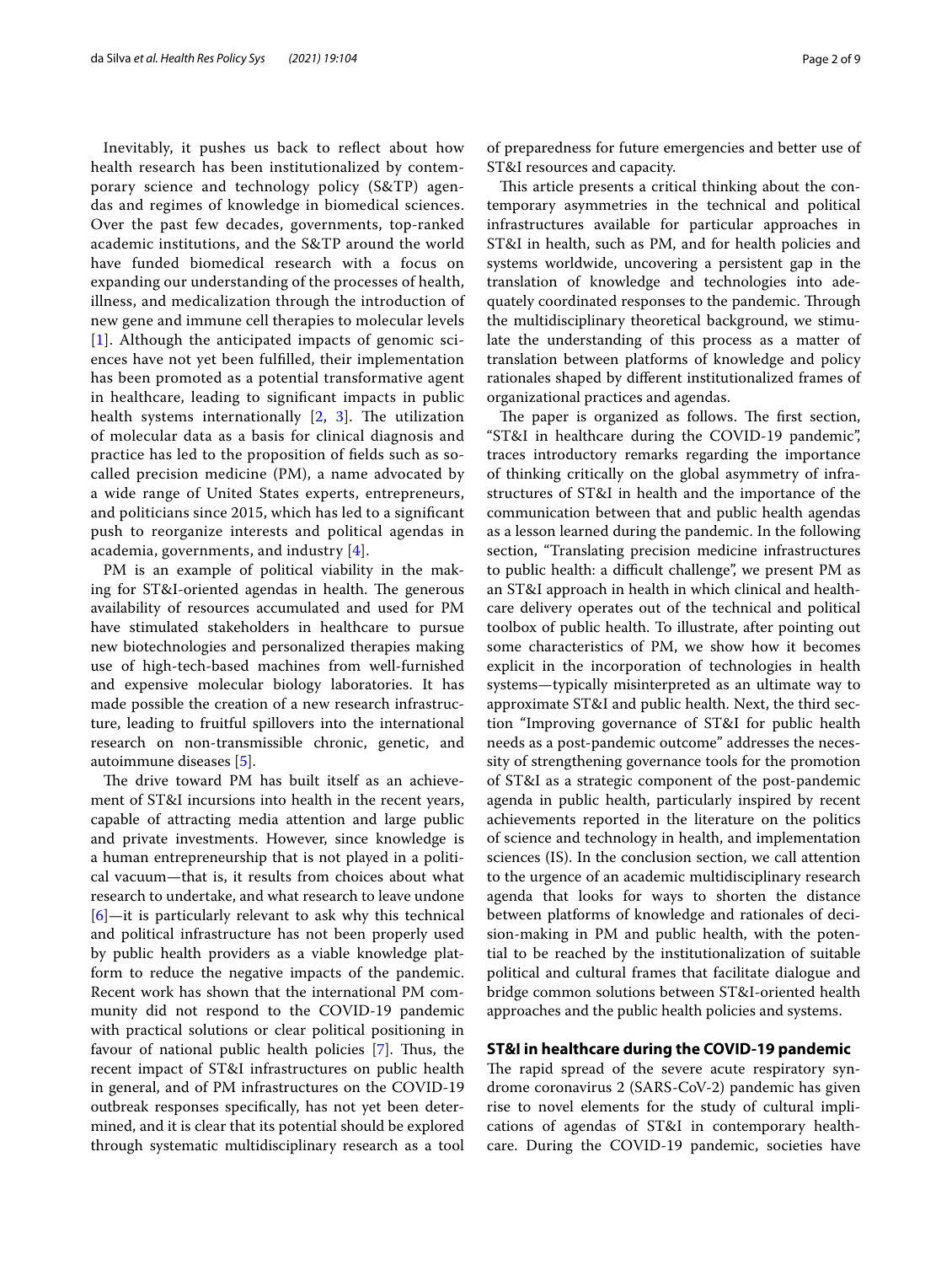demonstrated great fragility in translating science and technology infrastructures into more efficient public health solutions to mitigate the disease around the world [[8\]](#page-7-7). It revealed strong asymmetries in the global platforms of biomedical and health knowledge, as well as an inefficient system of governance and communication between approaches of ST&I and public health.

According to Jasanoff and colleagues (2021), during the novel coronavirus outbreak, decisions that were made in the past positioned some countries better than others in terms of their capability to respond to the crisis. It has been a particular way to approach the development of knowledge infrastructures in health in the feld of science and technology studies (STS), and researchers in this feld have been paying attention to the evolution of the pandemic responses from an international comparative perspective, taking into account the role of the political and knowledge platforms to respond to the rise in infections [\[9](#page-7-8)]. Countries such as Japan, South Korea, and Singapore have become leaders in health innovation over the past few decades, producing new technologies and devices, but have also experienced a positive movement of policy-making directed at facilitating and fostering research and technological development regionally [[10\]](#page-7-9). Governments from countries such as the United States and United Kingdom mobilized their national systems of innovation to produce new diagnostics, devices, and technologies, but delayed in adequately producing and delivering molecular diagnostics. These countries have a sophisticated health innovation infrastructure and should have been capable of large-scale production of molecular tests in order to monitor the escalation of the pandemic and propose adequate public policies.

However, the availability of well-funded infrastructures of ST&I in health in certain countries cannot be considered as the only aspect associated with better COVID-19 responses; the inequality between those platforms around the world produced additional complications in the coordination of inter- and intra-national public health providers in their capacity to control the rapid spread of the virus. In the pandemic, even well-prepared societies faced substantial challenges to achieving an optimal encounter between ST&I and public health interests over the course of the outbreak. Countries have failed due to several factors unrelated to available scientifc knowledge, such as the degree of investment in sustainable technological development, public healthcare, and health policies in general [[11\]](#page-8-0), resulting in inefective systems for the prevention, vigilance, and monitoring of the spread of the novel coronavirus.

In 2020, despite the geographically unequal delivery, the unprecedented rapid technological development of several COVID-19 vaccines was proven to move in the opposite direction. It demonstrated the great capacity of scientific knowledge-based solutions to respond efficiently to the outbreak, with a strong impact on global public health strategies—an example of what is possible when a sociopolitical deal is guaranteed by governments, industry, and the global scientifc community [\[12](#page-8-1)].

The pandemic showed that, under extreme conditions, scientists, companies, and the public sector might have the ability to implement actions addressing the provision of services and products for public health, as discussed by da Silva and colleagues (2020), with university participation in the production of molecular diagnostic tests such as reverse transcription polymerase chain reaction (RT-PCR) for the novel coronavirus in Brazil as one example [ $13$ ]. This initiative faced important management sustainability challenges, but stimulated an approximation of the local scientific community around this issue [\[14\]](#page-8-3).

Research policies in Europe, the United States, and developing countries have recognized that knowledge does not create a social impact by itself, and that all types of research are relevant, from "theoretical" to "applied". Research agencies must use strategies that bring together a larger and more heterogeneous group of agents from diferent economic and social sectors, who are essential to the process from knowledge to utilization. In the health sector this has proven to be especially relevant, due to the active participation of health systems and services, health policies, health professionals, patients, and populations in this market [[15\]](#page-8-4).

The debate on the development of socially responsible regimes of ST&I in health has been the object of intense investigation. Researchers have recommended that academic research institutions, companies, and funding agencies take into consideration the new demands of democratic societies, in terms of fnancial and environmental sustainability and social equity, in the production and difusion of novel knowledge and technologies. Institutions must, hence, commit to ethical guidelines and best practices in research, and efectively respond to fast-growing denialism, fake news, digital platforms, and other types of political and cultural production of ignorance and disinformation [\[16](#page-8-5)].

New expertise from interdisciplinary felds has been required to understand that the lack of dialogue and integration between ST&I platforms and agendas of public health might be a problem played out in cultural arenas. Researchers such as Parthasaraty (2020) [[17](#page-8-6)] have addressed the societal implications of the problems related to ST&I in health during the pandemic from a political and policy perspective. In the same direction, Cruz and colleagues (2020) advocate that S&TP must act to ensure more responsible, equitable, and socially inclusive technological development in the coming years [\[18](#page-8-7)].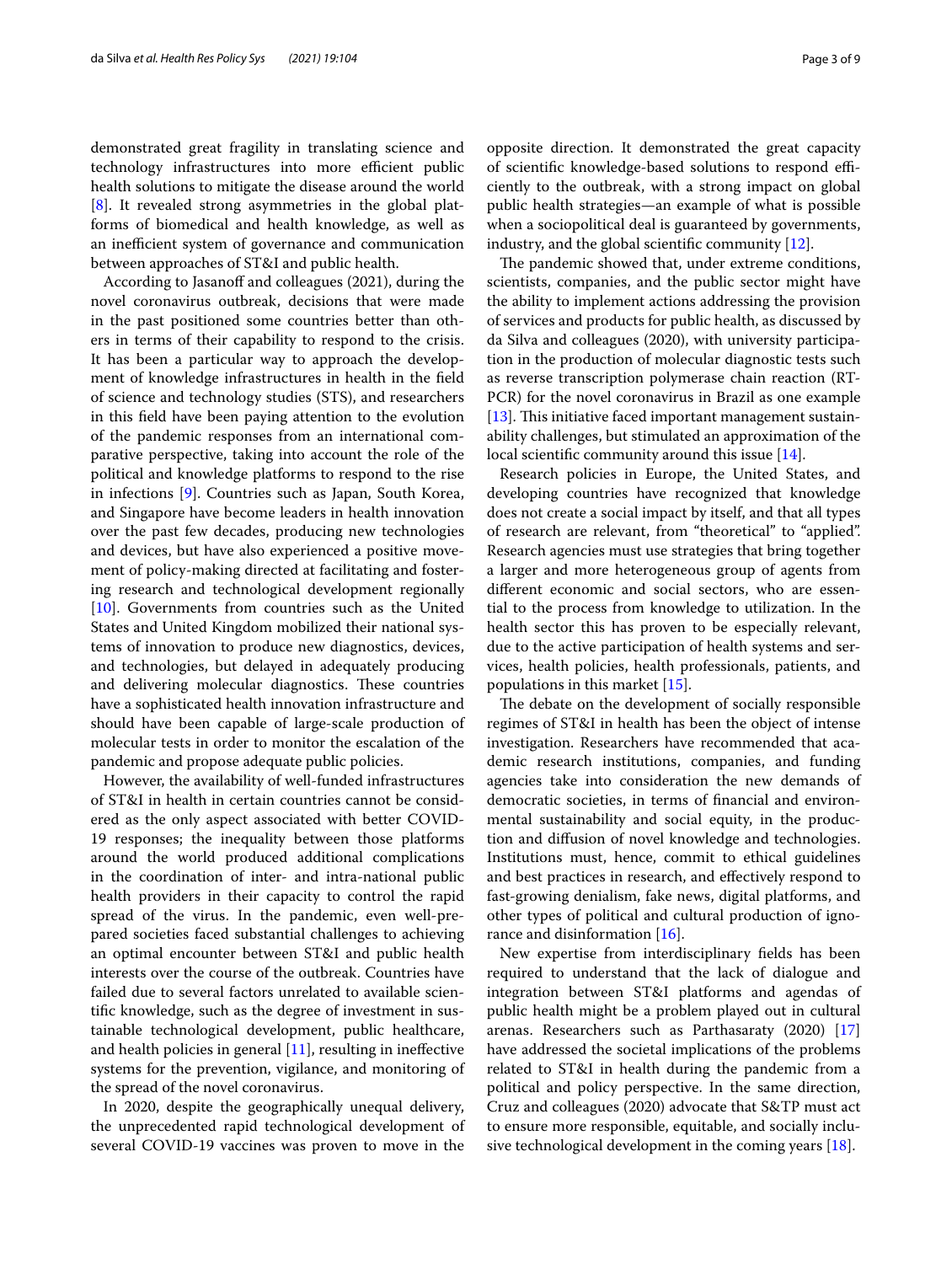Since the aim of this paper is to provide a critical thinking about the contemporary asymmetries in the technical and political infrastructures available for particular approaches in ST&I in health and for the public health systems worldwide, we thus want to illustrate this by presenting the feld of PM as one important approach in terms of its recent historical capacity to mobilize resources and technical and material knowledge infrastructures in the healthcare sector. Years of robust investments in labs, research facilities, projects, and consortia in PM improved the technical capacity of some countries in tailoring rapid development of medical devices, drugs, and sophisticated mathematical predictive models applied to the forecasting and management of the infections  $[19]$  $[19]$ . Then, based on the example of PM, we show how the global emergency of the coronavirus disease uncovers a persistent gap in the translation of knowledge and technologies into adequate responses to the pandemic. Despite the global stock of ST&I infrastructures in healthcare, it was inconveniently unavailable for solving public health needs, for reasons we will try to touch on introductorily in this work.

## **Translating PM infrastructures to public health needs: a difcult challenge**

PM has been largely described in the literature as an approach to the social organization of medicine, in particular addressing challenges of this feld at the level of the physician–patient relationship. A team of experts from Columbia University's Precision Medicine and Society Program in New York City recently addressed this issue in *Genetics in Medicine* (2018):

*PM is part of a longstanding attempt to reorient medical diagnosis and treatment to take advantage of genomics research and other approaches leveraging big data, such as electronic medical record research and crowd-sourced health tracking. These eforts are progressively elaborating an increasingly coherent vision of a different kind of medicine.* [\[20](#page-8-9)]

It has had unprecedented implications in the arena of medicine and healthcare, pushing institutions to rethink healthcare practices, medical education, and the limits of introducing those technologies in physicians' daily work. But here we go in a diferent direction, calling attention to the aspect of PM as an ST&I approach in health [ $21$ ]. Therefore, a possible way to describe this approach is that it guides academic activities and narratives of the scientifc community, *policy-makers*, and business agendas, fostering the development of new research, health products, and services tailored to the individual. It is based on intensive knowledge production in molecular biology, bioinformatics, genomics, data science, machine learning, and artifcial intelligence-based tools, producing diagnostics, inputs, drugs, and management systems to prevent, monitor, and treat users, clients, and patients [[22\]](#page-8-11).

PM can also be understood as a bandwagon tool in the sciences, being introduced consistently by the broad community of molecular biology, epidemiology, and translational sciences as a political fag to claim higher investments but also to improve interdisciplinarity in biomedicine around the world [\[4](#page-7-3)]. Data from the Institute for Scientifc Information Web of Science (ISI WoS) Core Collection illustrate the growth of scientifc production related to PM over recent decades, with a total of 22,524 articles by 2019. The decade of 2010 to 2019 accounted for 88.81% of all articles identifed in the database, while the period from 2015 to 2019 alone had 69.23% of all publications, evidencing a growing interest in this research topic in recent years.

Experts from governmental boards and international associations such as the Centers for Disease Control and Prevention (CDC) Genomics and Precision Health and Precision Medicine Coalition advocate that this multidisciplinary and multisectoral approach has practical implications in the technical, intellectual, and political platforms of health research and practice [[23\]](#page-8-12). However, when we analyse the recent trajectory of this movement internationally, we see central aspects of it built and being played far from the reach and scope of public health interests [[24\]](#page-8-13).

Although tailored medicine has been valued in academic research for some time, since 2010 this subject has gained wide interest and space in S&TP, media, business, and political discourse. The development of precision high-tech-based goods has become a popular pursuit in both Western and Eastern societies [\[25\]](#page-8-14), especially when then United States President Barack Obama launched the Precision Medicine Initiative (PMI) in 2015. It had a strong symbolic impact in the international scientifc community and for its global governmental and private stakeholders. In 2016, the United States Senate approved a budget of US\$300 million for PMI for the 2017 fscal year, \$100 million more than in the previous year. The budget for all ongoing PM-based projects under the National Institutes of Health (NIH) umbrella, such as research on Alzheimer's and rare genetic diseases, reached US\$34 billion [[26\]](#page-8-15). Investments in research and development (R&D) were directed to novel biotechnologies for human health, and new university–industry partnerships emerged to design and produce innovative clinical diagnostics, medical devices, data-based management systems for hospitals and health professionals, and off-the-shelf products. An important aspect of PM is its focus on the design of technologies and solutions to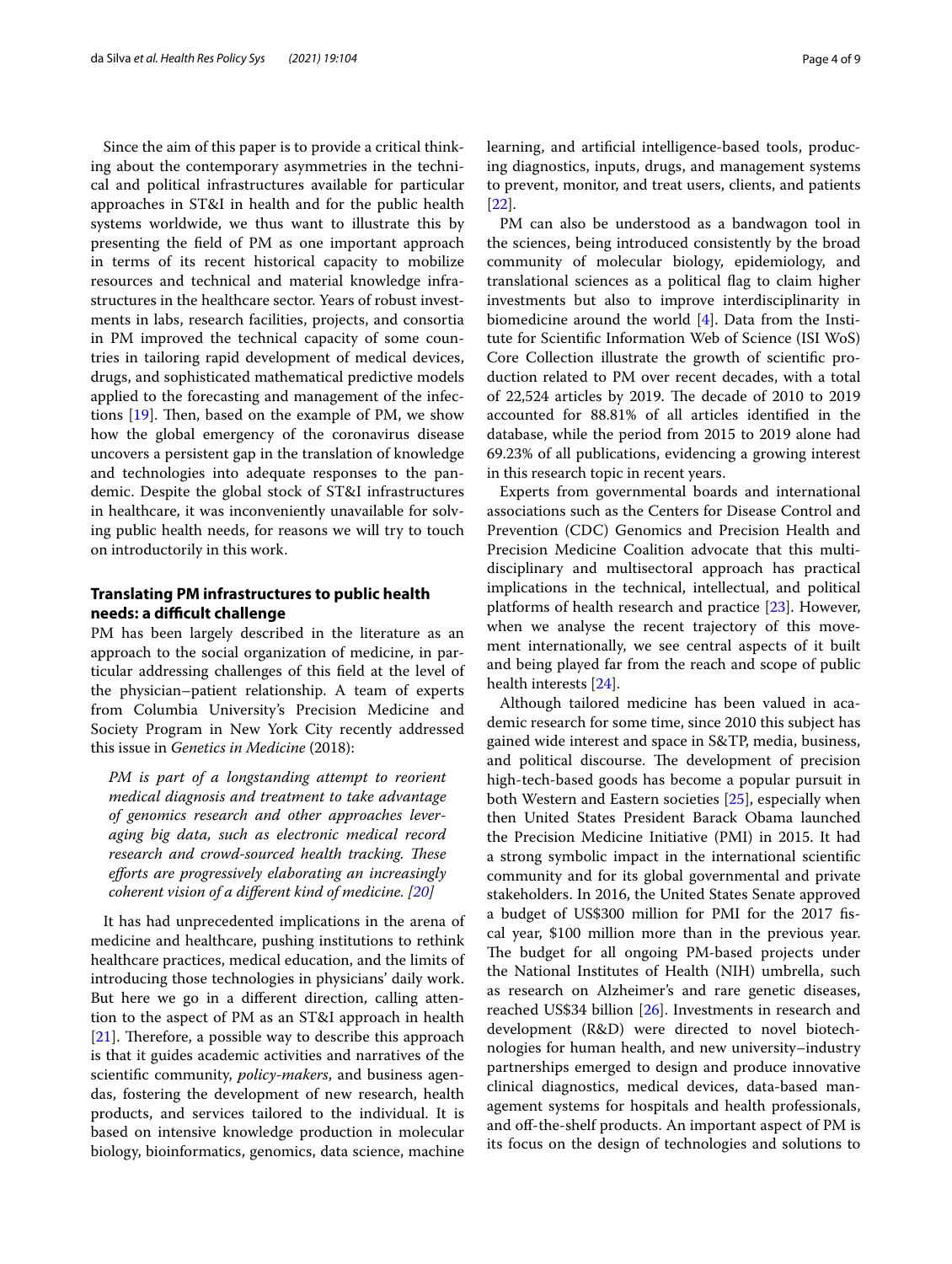problems in rare, chronic, noncommunicable diseases, presenting a new package of problems to be solved to the public and private healthcare systems.

Although this is an emerging approach which has encountered challenges in its establishment, profts and commercial outcomes in this feld are evident, and it gives an idea of the constraints faced by low- and middleincome countries' economies in accessing developments in this sector. According to Global Market Insights, the market for PM stood at around \$57 billion in 2019, with predicted growth of 11% per year for the period 2020– 2026. It is estimated that more than 40% of the sector is concentrated in North America around universityrelated biotechnology hubs. The year 2018 was a hallmark for this sector, as 25 products based on PM were approved by the Food and Drug Administration (FDA), with an estimated 40% of all new products in the pharmaceutical industry having a PM origin by 2025 [\[27\]](#page-8-16).

But to what extent has this new technical and knowledge platform contributed to the improvement of infrastructures, capabilities, and preparedness of public health systems? A pragmatic way to address this is to know a bit more about current challenges for these technologies in reaching users of public health systems. According to Patricia Danzon, although innovation in health favours the supply of improved drugs and other products from the healthcare market, the introduction of new knowledge-intensive technologies (such as diagnostics and biological therapies based on genomics and molecular biology) has been one of the main factors contributing to increased healthcare expenditures for countries and families, impacting the fnancial sustainability of health systems worldwide [\[28](#page-8-17), [29\]](#page-8-18).

Not only has the fscal unviability of PM technologies and healthcare solutions been gaining attention in recent years as a topic in official boards of experts of international organizations, but the role of innovations themselves as societal phenomena in replacing political arenas and organizational cultures has also come to the fore. In 2016, after a public debate on "Disruptive innovation: Considerations for health and health care in Europe", the Expert Panel on Efective Ways of Investing in Health (EXPH) signed a fnal opinion published by the European Commission (EC).

The Expert Panel understands "disruptive innova*tion" in health care as a type of innovation that creates new networks and new organisational cultures involving new players, and that has the potential to improve health outcomes and the value of health care. Tis innovation displaces older systems and*  ways of doing things. The Expert Panel conceptual*izes disruptive innovations as complex and multidi-*

*mensional, categorizing fve dimensions of disruptive innovations: typology of business model, fuency of implementation, health purposes, felds of application and pivoting values. The Expert Panel identified fve strategic areas for disruptive innovation: translational research, access to new innovative technologies, precision medicine, health and care professional education and health promotion. [\[30](#page-8-19)]*

The Expert Panel then recalled that disruptive innovations, as PM most certainly is, imply a certain degree of competition and tension with existing technologies and organizational cultures, reshaping older systems and ways of doing things, and that the overall sustainability of the healthcare system must always be considered. However, experts usually overestimate the promise and scope of technological innovations in healthcare, making recommendations to public health providers and hands-on stakeholders that are too general, and only rarely move toward a practical framework of efective actions [[31,](#page-8-20) [32](#page-8-21)].

The poor adhesion to those recommendations has made the divergence of rationales between PM and public health explicit especially in the context of poor resource availability for both ST&I in health and the functioning of the health systems. In developing countries such as Brazil, for instance, this debate was recently raised by Novaes and Soárez (2019) in discussing the challenges of incorporating so-called orphan drugs for treatment of rare diseases in the Brazilian National Health System (Sistema Único de Saúde, SUS) [[33\]](#page-8-22).

Low- and middle-income countries also possess signifcant budget restrictions and large regional asymmetries in the delivery of health technologies and inputs that hinder the incorporation and measurement of the results of these initiatives—which may have a permanent fscal impact on health systems [[34](#page-8-23)]. Several public health analysts go in a similar direction: Jorge Iriart (2019) advocates that the introduction of PM-based technologies in healthcare systems could increase inequality in access to health [[35](#page-8-24)]; Rey-López et al. (2018) stress the importance of critically assessing the role of PM in healthcare development, and they consider that the emphasis on technology-based solutions to prevent and treat disease individually disregards the fact that public health depends essentially upon favourable social conditions [[36\]](#page-8-25).

It is also an issue which has been studied by researchers and analysts in developed countries like the United States, despite the active role of the stakeholders in this country in the felds of ST&I in health and its central position in leading initiatives and disruptive innovations in PM. Lindsey Konkel (2020) recently called attention to the challenges of current research agendas in PM, and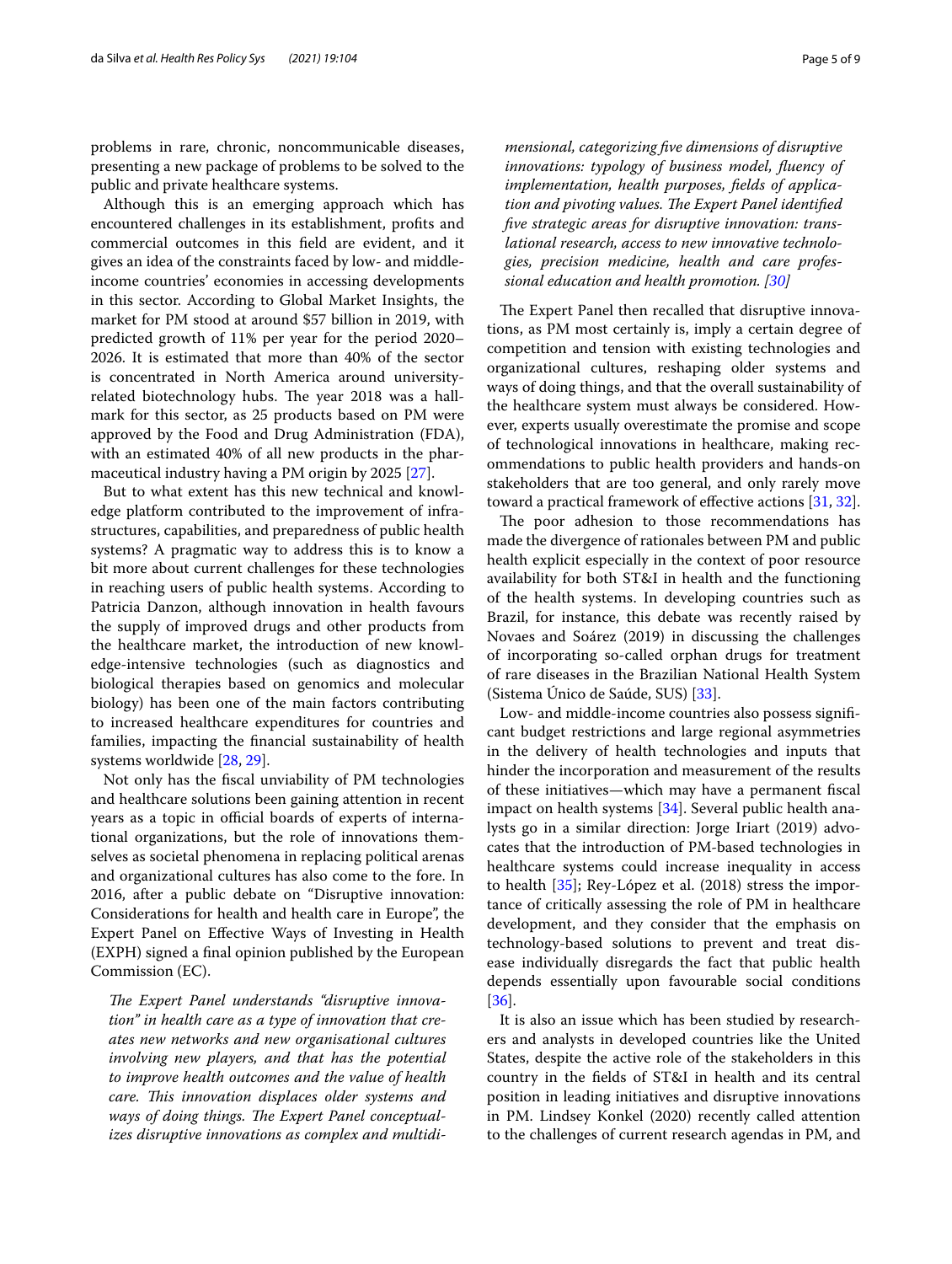the limited potential of those technologies to be delivered broadly to the public. Interviewed by the author, Professor Esteban Burchard, MD, PhD, the Hind Distinguished Professor of Pharmaceutical Sciences and co-director of the University of California, San Francisco (UCSF) Center for Genes, Environment, and Health, gave his opinion that "in 30 years, health care will look really good for some people and really bad for others, simply because modern scientifc advances have not been applied to all populations equally" [[37\]](#page-8-26), in a clear reminder that PM should not be taken for granted as the future of healthcare even in high-income societies.

The previous examples show how difficult it is to approach the topic of merging knowledge platforms and rationales in PM and healthcare. Traditionally, the challenge of putting this agenda into practice places technological innovation and the promotion of public health in supposedly opposing felds—something that, at the same time, reinforces the idea that PM is only useful in the scope of discourse, and the belief that ST&I infrastructures would be available only for business ventures in the health sector.

The pandemic made us critically rethink this relationship, as knowledge and practices in ST&I in health in general, and those adopted in PM specifcally, could be applied to reduce the negative impacts of the pandemic, guiding more precisely the actions in public health based on previously accumulated knowledge.

## **Improving governance of ST&I for public health needs as a post‑pandemic outcome**

Why, then, has the increased investment and research in PM over the past decades not led to improved public health with the same dynamism? The answer lies in the fact that the limited translation of ST&I infrastructures and knowledge platforms from PM into public health agendas stems from, among other factors, the lack of governance tools, institution-building, and political coordination between diferent stakeholders of ST&I and of the public health systems and services. A possible way to address this challenge is found in the literature on the politics of science and technology in health, and its relationship with the logics of the healthcare systems per se  $[38]$  $[38]$ . This interdisciplinary domain is moving toward understanding the translation of knowledge platforms as a set of sociotechnical processes played in specifc political arenas, in which the coproduction of new entities in ST&I-based healthcare "or the meaningful collaboration among stakeholders in planning, implementation, and evaluation" needs efficient tools of governance to enable the multi-directional flow of knowledge through the academic, business and clinical environments [\[39](#page-8-28)].

As mentioned above, issues involving the cultural setting of the regimes of knowledge production, technology development, and decision-making in PM and public health can partially help to explain the lack of dialogue between the two approaches. Then, we point to the existence of at least four interpretative societal dimensions that can help move toward a better understanding of this issue: (1) Epistemic attitudes: Public health providers look at improve healthcare access, coverage, and equity at the population level, exploring what makes groups as homogeneous as possible for efficient policy interventions, while PM knowledge-making aims and its stakeholders' rationales expend resources addressing what is specifc of individuals, exploring the complexity of potential healthcare interventions at a molecular-gene level [[40\]](#page-8-29); (2) Communicational: Expert knowledge from PM brings unknown methodologies, tools, and vocabulary from molecular and biomedical sciences to clinicians, increasing uncertainty and creating additional complications in the physician–patient interaction  $[31]$  $[31]$ , and low ability to avoid inefficient risk communication by governments as we recently experienced in the pandemic  $[41]$  $[41]$ ; (3) Health policy pragmatism: Health systems have limited resources and time and are surrounded by governmental political interference and change, while PM initiatives are usually too expensive, slow, and constantly underestimate the role of politics in choosing priorities that have nothing to do with what is relevant for science [[24](#page-8-13)]; and (4) Innovation/regulation paradox: Since public health providers have built rigid (and necessary) health surveillance systems and regulatory policies, as well as sophisticated health technology assessment models, PM stakeholders have claimed that it has limited flexibility to let governments adopt new technologies, raising ethical issues, holding back political decisions, and hampering innovation in the public health sector [\[42](#page-8-31)].

Since the 2000s, theoretical frameworks have been dedicated to this issue in the literature from the IS. This feld still receives limited attention from researchers in public health, but the novel coronavirus crisis may change this reality. Internationally, this feld has been integrated with important studies to measure the implications of PM in health research and systems [[43](#page-8-32)]. Eccles and Mittman (2006) defne IS as "the scientifc study of methods to promote the systematic uptake of research fndings and other evidence-based practices into routine practice, and, hence, to improve the quality and efectiveness of health services" [[44](#page-8-33)]. Bauer and colleagues (2015) affirm that "[a]s healthcare systems work under increasingly dynamic and resource-constrained conditions, evidence-based strategies are essential in order to ensure that research investments maximize healthcare value and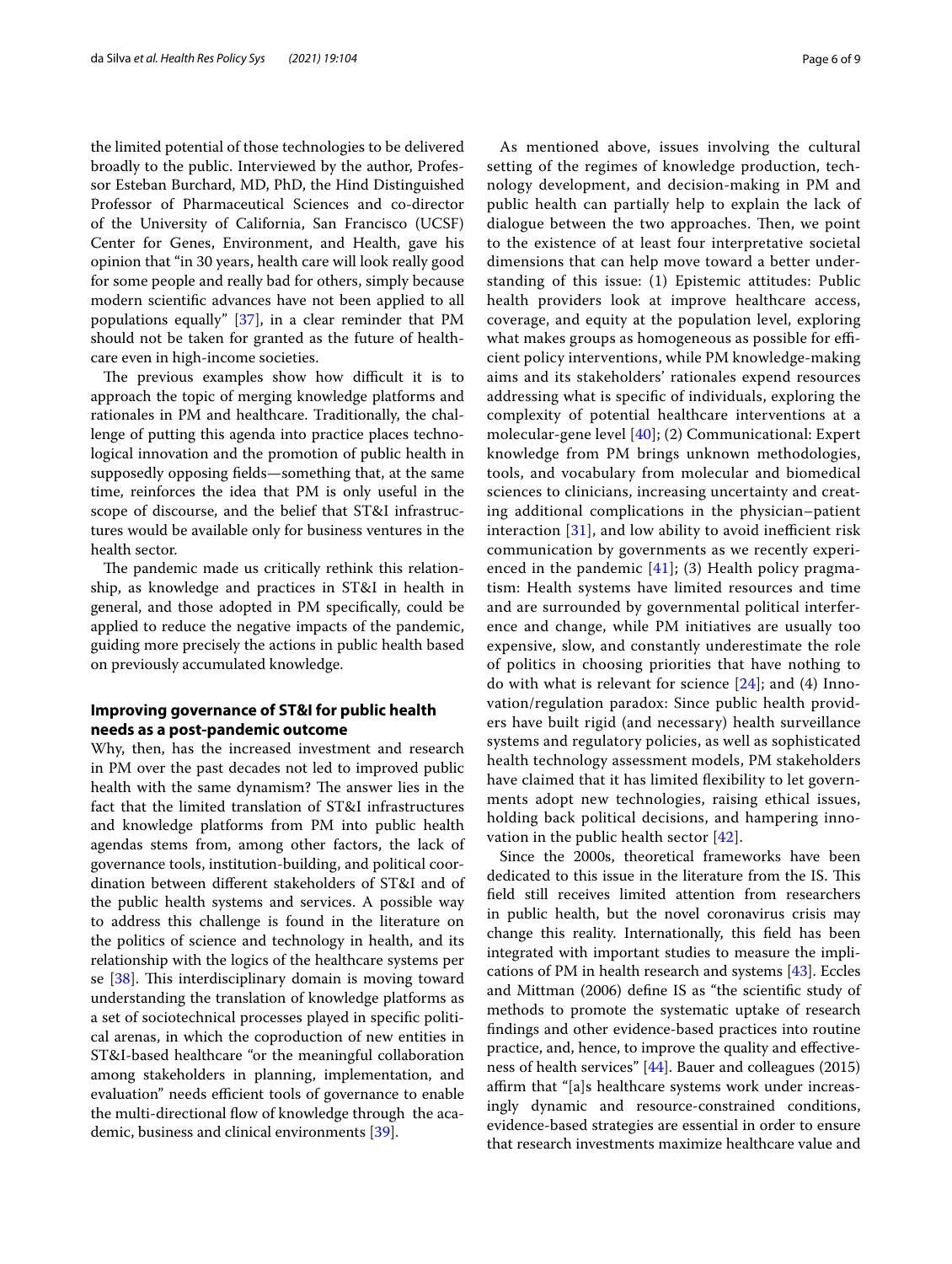improve public health. Implementation science (IS) plays a critical role in supporting these efforts"  $[45]$  $[45]$ .

The dissemination of IS could be one possible outcome of the pandemic for national systems of science, technology, and health. It is important to recognize the need to move forward in new ways to integrate knowledge generated by scientifc knowledge production regimes and public health practice [\[46](#page-8-35)].

New research has been rapidly emerging as potential solutions to overcome this gap. So-called precision public health (PPH) has been advocated by analysts from PM and health systems around the world [\[47](#page-8-36)] as a potential agenda to overcome the lack of dialogue and to balance the asymmetries between the two approaches. However, we will not dedicate time to this topic in this paper, since the aim here is to point out problems raised by the pandemic and understand them from a theoretical interdisciplinary perspective.

## **Conclusions**

The COVID-19 pandemic presented an important contradiction in health research policies and systems globally: despite the rapid development of technological solutions, PM approaches and those infrastructures did not provide an adequate response to the public health crisis. A gap became apparent between the science and innovation agendas and public health demands, as the production of technologies and delivery of science-based solutions ran in parallel with public sector demands.

A central objective of our paper is to stimulate thinking on how the public relevance of technological development in public health can be understood as a problem of governance and capacity  $[48]$  $[48]$ . Institutional change is fundamental to advancing the use of PM for public health in diferent contexts, with improvement in the collaboration between experts, S&TP, the healthcare industry, and the healthcare system. Kukk and colleagues (2015) advocate institutional change as a crucial component in fostering a favourable environment for technological development, learning, and more resilient collaboration networks between key stakeholders [\[49\]](#page-8-38). An analysis of ST&I and regulatory movements in public health is crucial to improving processes of institutional design, that is, strategies and tools of governance of knowledge platforms in healthcare, and its specifc historical and cultural contexts [\[50\]](#page-8-39).

Bottlenecks such as those presented by the pandemic are research fndings per excellence of the importance of strengthening the interchange between diferent theoretical approaches in STS, IS, and PPH. They can help to signifcantly advance an interdisciplinary academic space for the discussion of technological development approaches and initiatives in public health.

In the sphere of policy-making, the COVID-19 pandemic has led us to refect on the importance of pursuing political pacts for ST&I in public health that ensures equitable and responsible access to new health technologies to respond to future health crises. The novel coronavirus outbreak has proven that only a collective, interdisciplinary, cross-sectoral, and integrative framework of policies can respond efectively to potential new healthcare emergencies.

Among the main lessons learned from the pandemic experience, we can highlight three claims toward improving the public relevance of ST&I approaches in healthcare in the post-pandemic context. First, the relevant role of policy-makers in integrating S&TP with the public healthcare system's planning and policies. Before the outbreak, policy-makers were instrumental in translating the potential of S&TP toward efficient governance schemes for science and public health innovation, at the national and international levels. However, over the course of the pandemic, they faced a lack of governance capacity for leading global health programmes and providing accelerated emergency health assistance, as well as for advancing the production of knowledge addressing unmet public health needs.

Secondly, the pandemic led to an optimistic scenario about ST&I and its potential to react to future crises in public health. The learning generated by this experience should serve as a lever for the construction of a more specifc system of public policies that takes into account the potential of national actors, and that is capable of efectively seeking complementary expertise to improve mechanisms of management of S&T for public health, both inside and outside the country. This system must always seek to implement measures that guarantee equity in healthcare, even when using PM approaches to offer products and services of higher quality. The promotion of a new deal between industry and society could accelerate this progress toward more well-balanced infrastructural and fnancial support, both in "research for innovation" and "research for public health".

Lastly, we learn that continuing the practice of primarily responding to problems is not the most efective way to solve challenges that require planning, management, and preparing for future scenarios. Future preparedness assessment reports and panels must be institutionalized by health systems, and articulated alongside other actors from academia and the health industry, so that responses to future health crises will result in a lower cost of lives and resources.

The COVID-19 pandemic has underscored the existence of a socially responsible and active scientifc community and a capillary universal health system. A long-term S&TP must now be better articulated within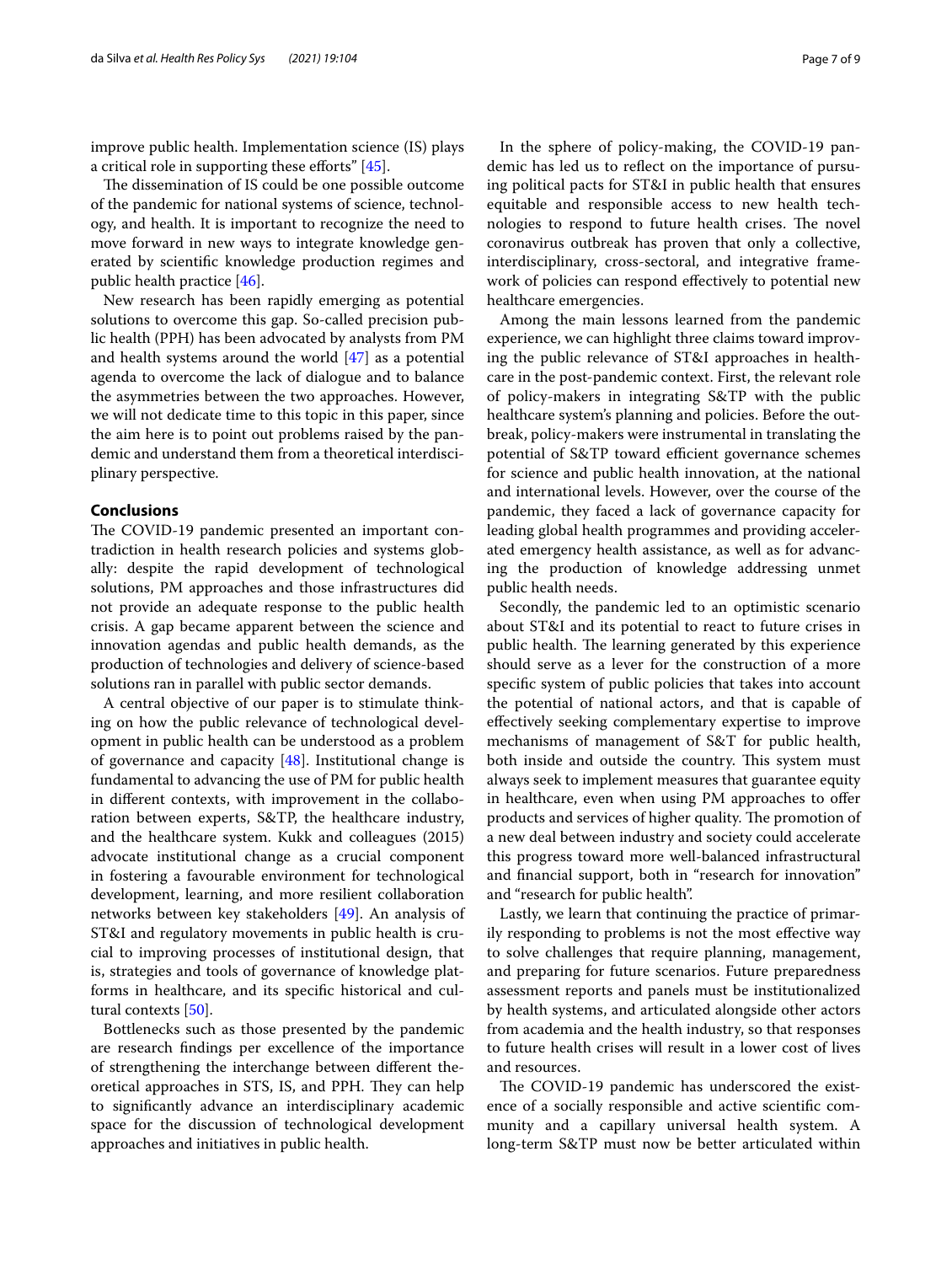academia as part of the solution for more equitable knowledge platforms between ST&I landscapes and the health system. The critical assessment and development of (not only) technology-oriented responses are among the frst objectives toward achieving results in this direction.

### **Abbreviations**

CDC: Centers for Disease Control and Prevention; COVID-19: Coronavirus disease 2019; ST&I: Science, technology, and innovation; FDA: Food and Drug Administration; ISI WoS: Institute for Scientifc Information Web of Science; IS: Implementation sciences; PM: Precision medicine; PMC: Precision medicine coalition; PPH: Precision public health; EXPH: Expert Panel on Efective Ways of Investing in Health; R&D: Research and development; RT-PCR: Reverse transcription polymerase chain reaction; S&TP: Science and technology policy; PMI: Obama Administration's Precision Medicine Initiative 2015; SARS-CoV-2: Severe acute respiratory syndrome coronavirus 2; EC: European Commission; SUS: Sistema Único de Saúde; STS: Science and technology studies.

#### **Acknowledgements**

The authors acknowledge the fnancial support from the National Institute of Science and Technology on Health Technology Assessment (INCT-IATS) and the São Paulo Research Foundation FAPESP. Also, the frst author acknowledges the fnancial support and the outstanding management from the SSRC through the "Rapid-Response Grant on Social Sciences of the COVID-19", possible thanks the Henry Luce Foundation; the amazing work environment provided by the Health Ethics and Policy Lab at ETH Zürich, Switzerland, with special regards to the gentle review and commentaries made by my dear colleagues Shannon Hubs, Julia Amann, Caroline Brall, Joana Sleigh, and Constantin Landers, and fnally to the qualifed review done by the associate editor and reviewers of this journal, which consistently improved the fnal version of this paper.

#### **Authors' contributions**

RC participated actively in the literature review, writing of the manuscript, articulation of the parts, discussion, and conclusions. MN was responsible for the literature review, data collection and analysis, writing, articulation of the parts, presentation of its main theoretical discussions, and reviewing of the manuscript. MN and RC facilitated the documentary research and access to data, and also provided assistance with the data catalogue and reviewing. All the authors read and approved the fnal manuscript.

#### **Author information**

**Renan Gonçalves Leonel da Silva** is a postdoctoral researcher in the Health Ethics and Policy Lab of the Department of Health Sciences and Technology, Institute of Translational Medicine, ETH Zurich, Switzerland, currently afliated to the Swiss National Science Foundation's National Centre of Competence in Research Molecular Systems Engineering (NCCR-MSE) and former PI/recipient of a Rapid-Response Grant on COVID-19 and Social Sciences awarded by the Social Science Research Council of New York City (SSRC). He works in the feld of science and technology studies and ethics of biomedicine, and his current research interests include the social and epistemic dimensions of knowledge production in molecular and synthetic biology-related domains; emerging bioethical issues in regenerative medicine; and practices, discourses, and promises of precision medicine.

**Roger Chammas** is Full Professor of Basic Oncology in the Faculty of Medicine of the University of São Paulo, Brazil, and Head of the Center for Translational Research in Oncology of the São Paulo Cancer Institute, Brazil. He works with biology of cancer, and his main interests are tumour progression, carbohydrate-dependent progression markers, and characterization of tumour microenvironments.

**Hillegonda Maria Dutilh Novaes** is Associate Professor in the Department of Preventive Medicine of the Faculty of Medicine of the University of São Paulo, Brazil. She works in the feld of collective health, and her main interests are ST&I in health, and policy, planning, management, and evaluation of healthcare systems.

### **Funding**

This work was possible thank to the scheme of funding from the following agencies: Coordination for the Improvement of Higher Education Personnel CAPES (Grant No. 8887.358509/2019-00), São Paulo Research Foundation FAPESP (Grant No. 2015/24133-5), and the National Council for Scientifc and Technological Development (CNPq) (Grant No. 306536/2015-3).

#### **Availability of data and materials**

Not applicable.

#### **Declarations**

**Ethics approval and consent to participate** Not applicable.

#### **Consent for publication**

Not applicable.

#### **Competing interests**

The authors declare that they have no competing interests, and all opinions presented refect their own ideas, and not those of their institutions.

### **Author details**

<sup>1</sup> Health Ethics and Policy Lab, Department of Health Sciences and Technology, Institute of Translational Medicine, Eidgenössische Technische Hochschule ETH Zürich, Zürich, Switzerland. <sup>2</sup> Centro de Investigação Translacional em Oncologia, Faculdade de Medicina, Instituto do Câncer do Estado de São Paulo, Universidade de São Paulo, São Paulo, Brazil.<sup>3</sup> Departamento de Medicina Preventiva, Faculdade de Medicina, Universidade de São Paulo, São Paulo, Brazil.

Received: 8 April 2021 Accepted: 12 July 2021 Published online: 21 July 2021

#### **References**

- <span id="page-7-0"></span>1. Parthasarathy S. Building genetic medicine: breast cancer, technology, and the comparative politics of health care. Cambridge: The MIT Press; 2012.
- <span id="page-7-1"></span>2. Bilkey GA, Burns BL, Coles EP, Mahede T, Baynam G, Nowak KJ. Optimizing precision medicine for public health. Front Public Health. 2019. [https://](https://doi.org/10.3389/fpubh.2019.00042) [doi.org/10.3389/fpubh.2019.00042](https://doi.org/10.3389/fpubh.2019.00042).
- <span id="page-7-2"></span>3. Gameiro VR, Sinkunas V, Liguori GR, Auler-Junior JOC. Precision medicine: changing the way we think about healthcare. Clinics. 2018. [https://doi.](https://doi.org/10.6061/clinics/2017/e723) [org/10.6061/clinics/2017/e723](https://doi.org/10.6061/clinics/2017/e723).
- <span id="page-7-3"></span>4. Au L, da Silva RGL. Globalizing the scientifc bandwagon: trajectories of precision medicine in China and Brazil. Sci Technol Hum Values. 2021. <https://doi.org/10.1177/0162243920930282>.
- <span id="page-7-4"></span>5. Metzler I. Biomarkers and their consequences for the biomedical profession: a social science perspective. Pers Med. 2010;7:407–20.
- <span id="page-7-5"></span>6. Costa MC, Silva RGL. A dinâmica do conhecimento bioédico: uma interpretação sociologica. Sociologias. 2019;21(50):18–47. [https://doi.org/10.](https://doi.org/10.1590/15174522-02105001) [1590/15174522-02105001.](https://doi.org/10.1590/15174522-02105001)
- <span id="page-7-6"></span>7. Silva RGL, Iriart JAB. How has the international precision medicine community positioned itself in the face of the challenges posed by the COVID-19 pandemic? Cad Saúde Pública. 2021;37(4): e00296920. [https://](https://doi.org/10.1590/0102-311X00296920) [doi.org/10.1590/0102-311X00296920.](https://doi.org/10.1590/0102-311X00296920)
- <span id="page-7-7"></span>8. Zhou A, Sabatello M, Eyal G, et al. Is precision medicine relevant in the age of COVID-19? Genet Med. 2021;23:999–1000. [https://doi.org/10.](https://doi.org/10.1038/s41436-020-01088-4) [1038/s41436-020-01088-4.](https://doi.org/10.1038/s41436-020-01088-4)
- <span id="page-7-8"></span>Jasanoff S. et al. Comparative covid response: crisis, knowledge, politics. Interim Report. 12 January 2021. [https://www.ingsa.org/covidtag/covid-](https://www.ingsa.org/covidtag/covid-19-commentary/jasanoff-schmidt/)19-commentary/jasanoff-schmidt/. Accessed 20 Jan 2021.
- <span id="page-7-9"></span>10. Raghavan A, Demircioglu MA, Taeihagh A. Public health innovation through cloud adoption: a comparative analysis of drivers and barriers